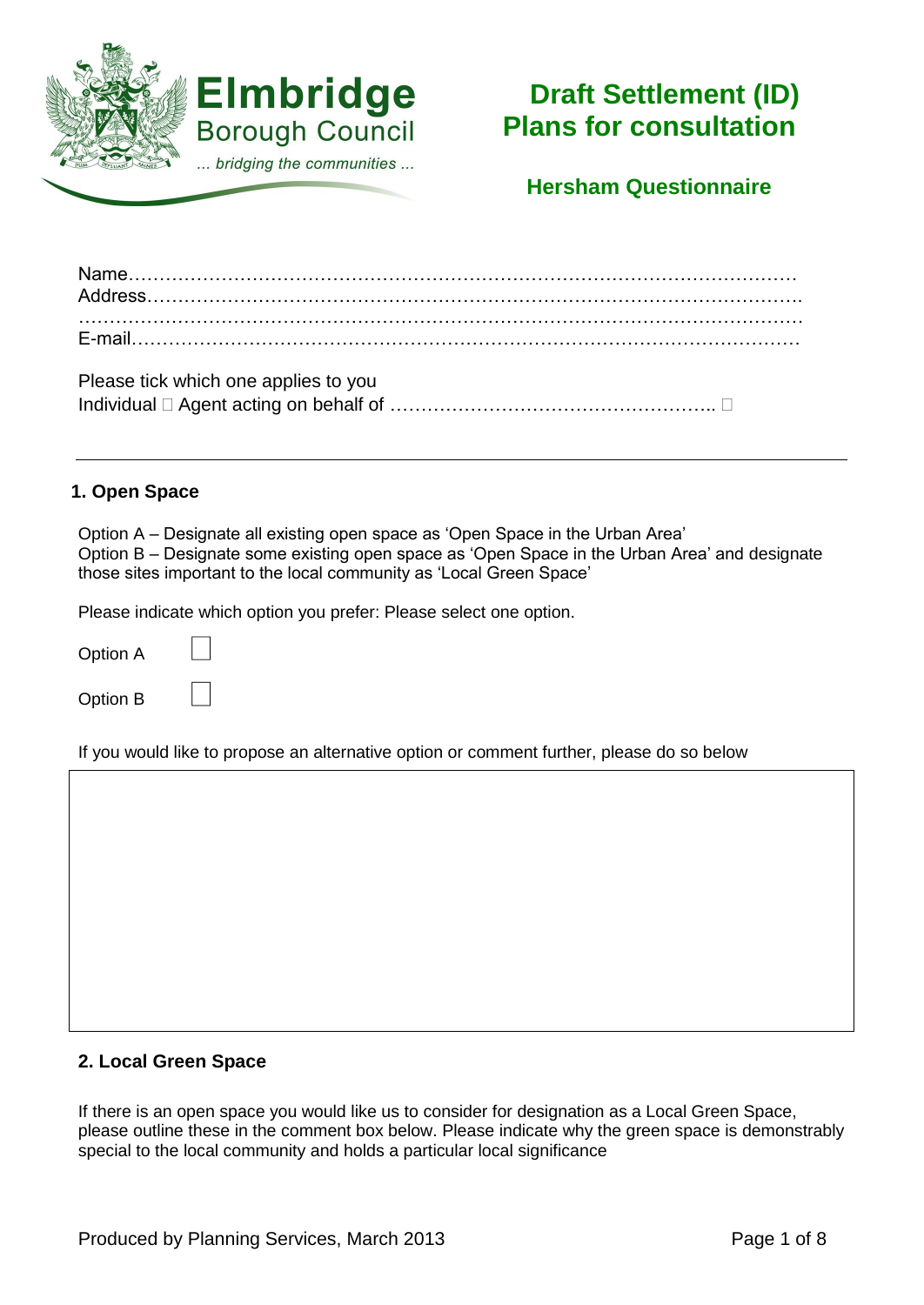Option A - Designate Strategic Employment Land based on the criteria set out in the Site Assessment Methodology documents Option B - Designate Strategic Employment Land based on alternative criteria

Please indicate which option you prefer: Please select one option.

Option A

Option B

If you have any comments or if there are other options you would like us to consider, please set these out below

#### **4. Existing Gypsy and Traveller sites**

Option A – Designate existing permanent and authorised sites to protect them in their current use Option B – Do not designate existing permanent and authorised sites to protect them in their current use (as existing)

Option C – Designate existing permanent/ authorised and temporary authorised sites for protection in their current sites

Please indicate which option you prefer: Please select one option.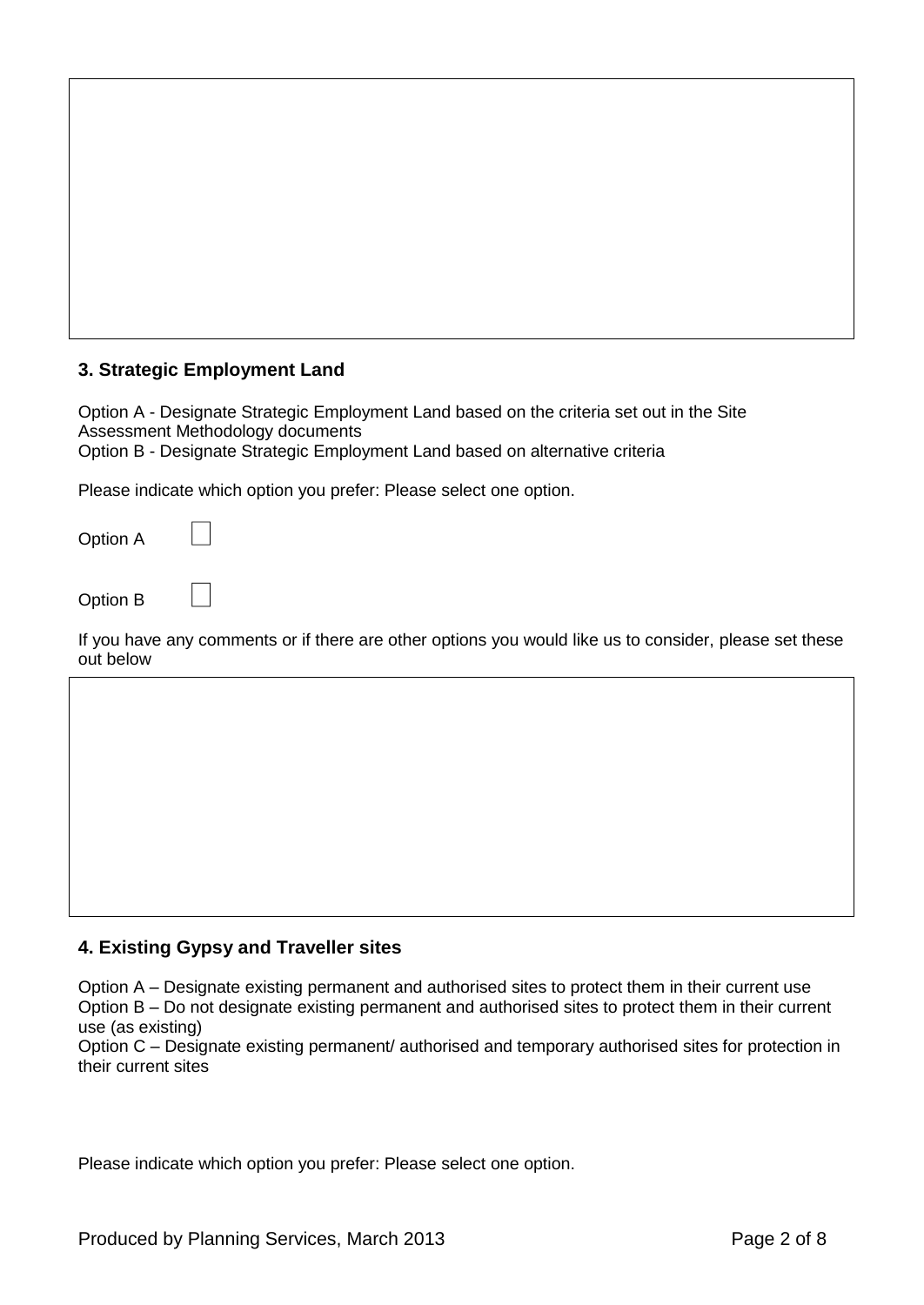| Option A |  |
|----------|--|
| Option B |  |
| Option C |  |

If you have any comments or if there are other options you would like us to consider, please set these out below

#### **5. Opportunity sites – Riverdene Industrial Estate, Molesey Road**

Option A – Allocate for mixed use development with the potential to deliver up to 20 dwellings (0.2ha) continuing the pattern of residential development along Mole Road with the remainder being retained (or redeveloped) as employment land

Option B – Allocate whole site for residential development with the potential to deliver up to 80 dwellings

Option C – Do not allocate

Please indicate which option you prefer: Please select one option.

Option A

| Option B |  |  |
|----------|--|--|
|----------|--|--|

| Option C |
|----------|
|----------|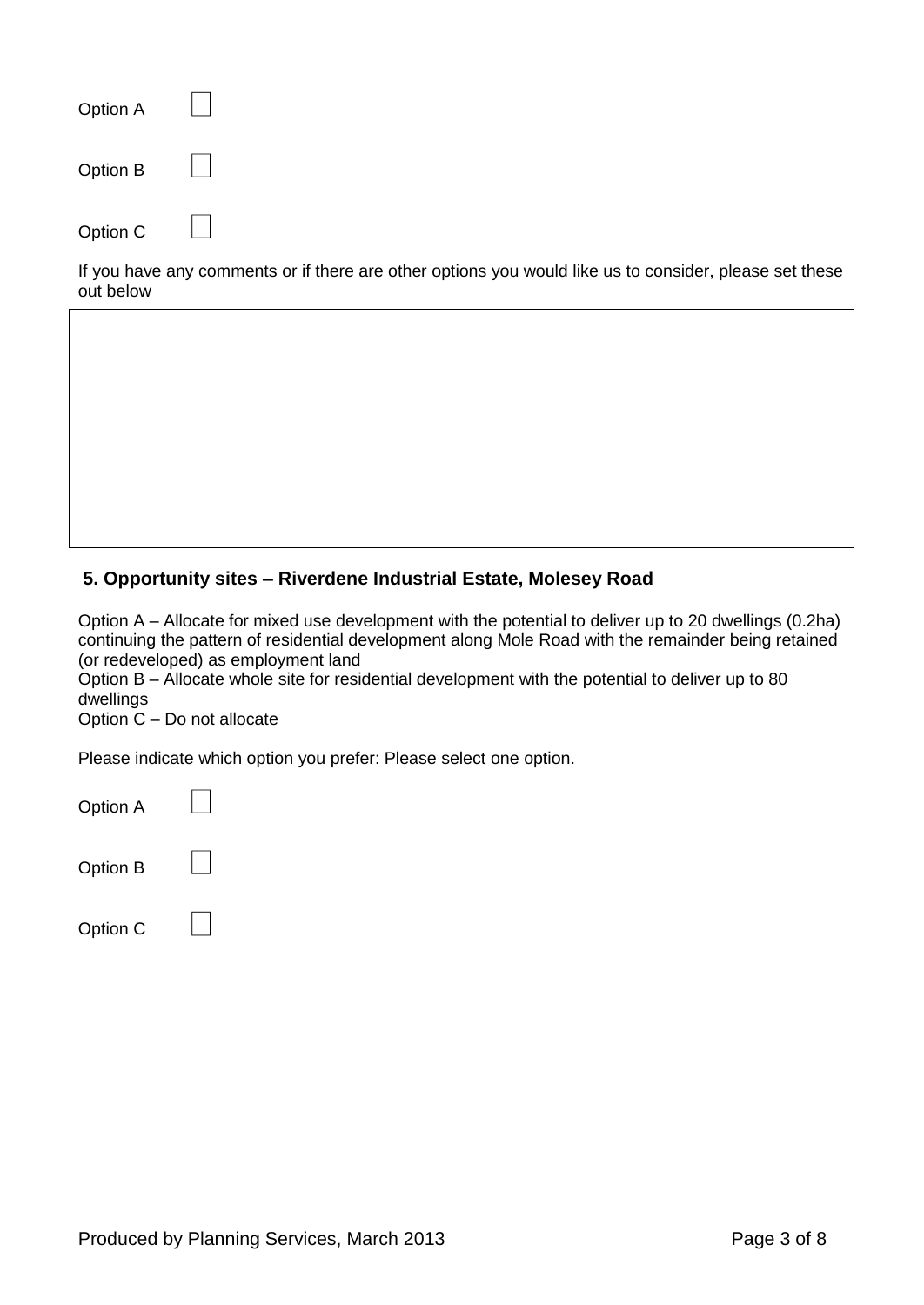If you have any comments or if there are other options you would like us to consider, please set these out below

#### **6. Opportunity sites – Rydens Enterprise School and Sixth Form College, Hersham Road**

Option A – Allocate land to the east of the existing school for the provision of a new 10 form of entry secondary school with the old school site being redeveloped for housing

Option B – Allocate land elsewhere within the site for the provision of a new 10 form of entry secondary school with the old school site being redeveloped for housing

Option C – Allocate land to the east of the existing school for the provision of a new 10 form of entry secondary school with the old school providing open space to compensate for the loss

Option D – Allocate land elsewhere within the site for the provision of a new 10 form of entry secondary school with the old school site providing open space to compensate for the loss

Option E – Allocate for expansion of existing school facilities (Education Opportunity Area) to accommodate an increase in pupil numbers

Option F – Do not allocate for the provision of a new school and associated housing development (as existing)

Option G – Do not allocate for expansion of existing school facilities (as existing)

Please indicate which option you prefer: Please select one option.

| <b>Option A</b> |  |
|-----------------|--|
| <b>Option B</b> |  |
| Option C        |  |
| Option D        |  |
| Option E        |  |
| <b>Option F</b> |  |
| Option G        |  |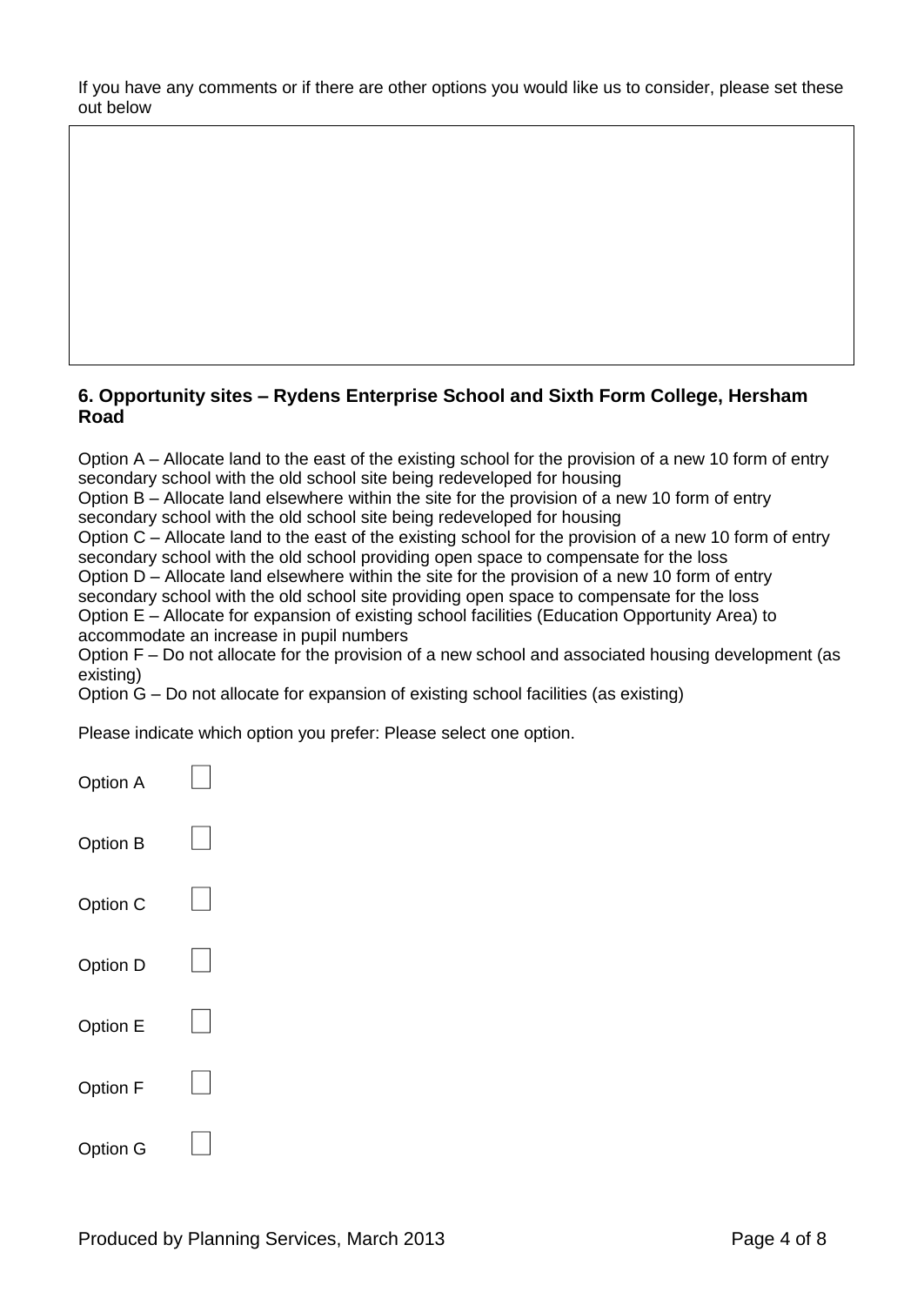If you have any comments or if there are other options you would like us to consider, please set these out below

#### **7. Opportunity sites – Burhill Golf and Leisure, Burwood Road**

Option A – Allocate land to the north and east of the Golf Club for the provision of associated leisure facilities

Option B – Do not allocate (as existing)

Please indicate which option you prefer: Please select one option.

Option A

Option B

If you have any comments or if there are other options you would like us to consider, please set these out below

#### **8. Opportunity sites – Hersham Day Centre and Village Hall, Queens Road**

Option A – Allocate for mixed use development with the potential to deliver up to 20 dwellings with a community use on the ground floor

Option B – Allocate for development with the potential to deliver up to 30 dwellings

Option C – Do not allocate (as existing)

Please indicate which option you prefer: Please select one option.

Option A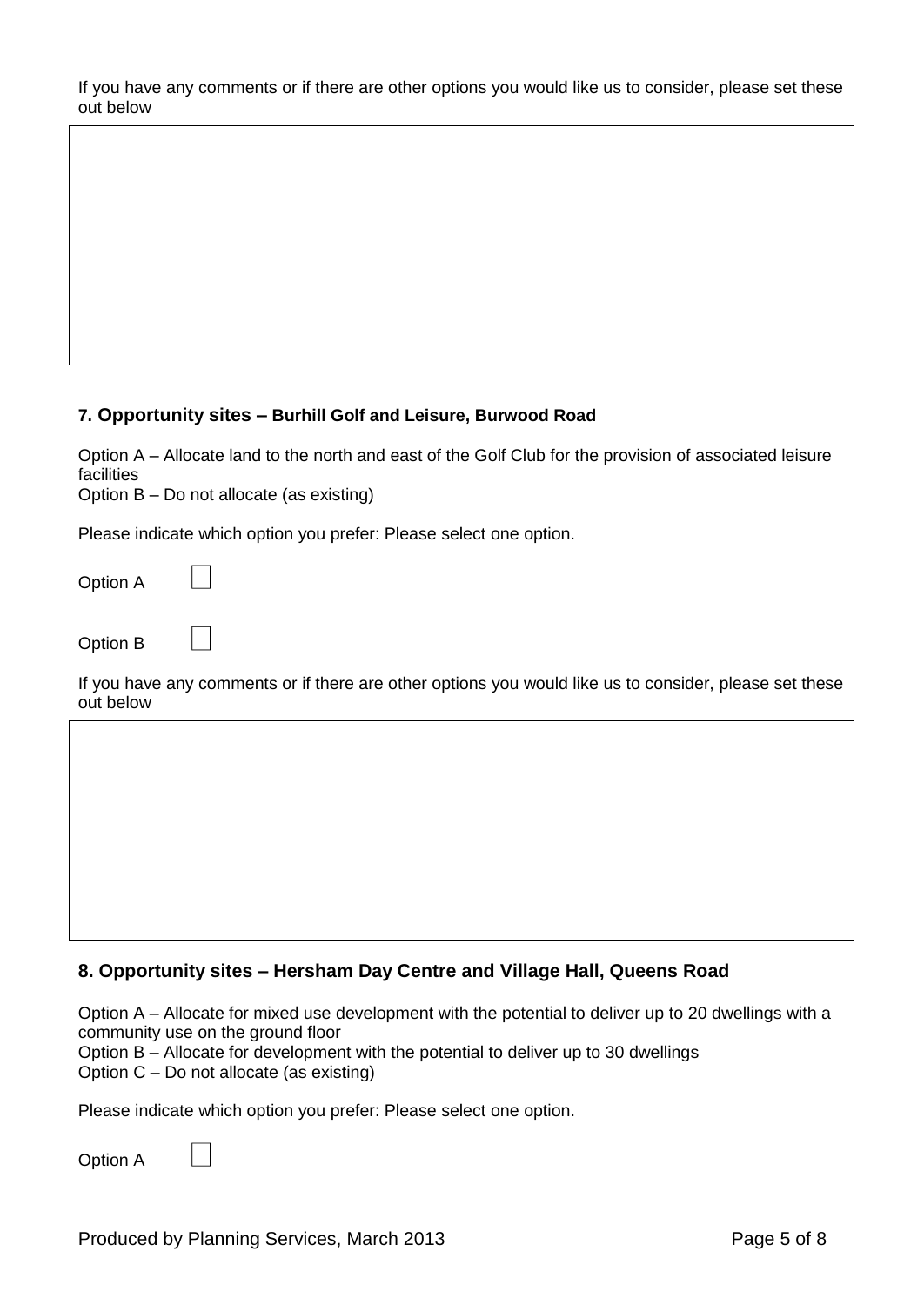Option C

If you have any comments or if there are other options you would like us to consider, please set these out below

#### **9. Education**

Option A – Allocate existing school sites for potential expansion to accommodate an increase in pupil numbers

Option B – Do not allocate existing school sites for expansion

Please indicate which option you prefer: Please select one option.

Option A

Option B

If you have any comments or if there are other options you would like us to consider, please set these out below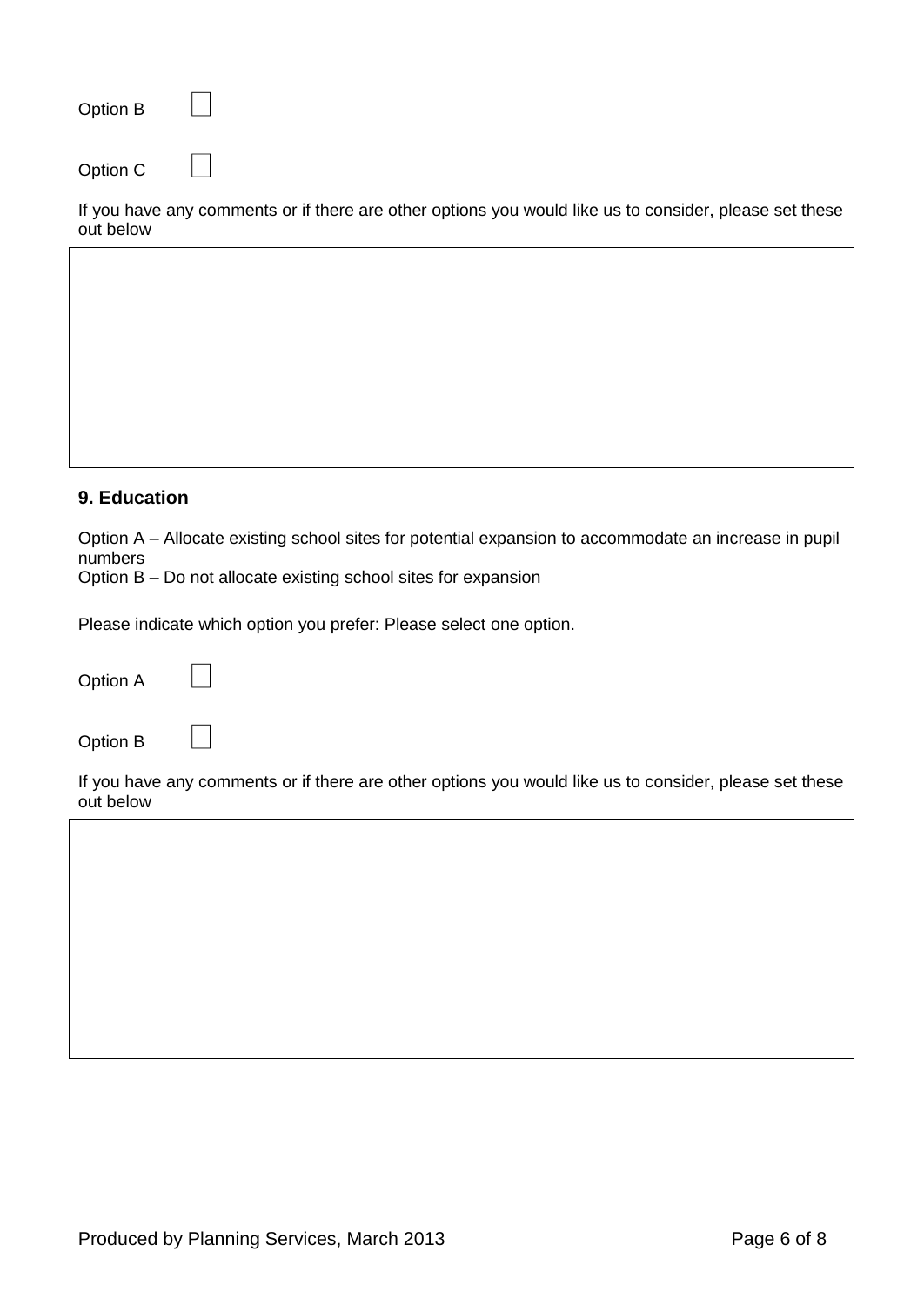## **10. Transport and Highways improvements**

Please let us know if there are any other transport and highways improvemnts you would like us to consider in the comment box below

# **11. Other infrastructure**

Please let us know in the box below if there are any other infrastructure priorities you would like us to consider

#### **12. Approach taken**

What are your views on the development of ID Plans by the Council and the approach they take?